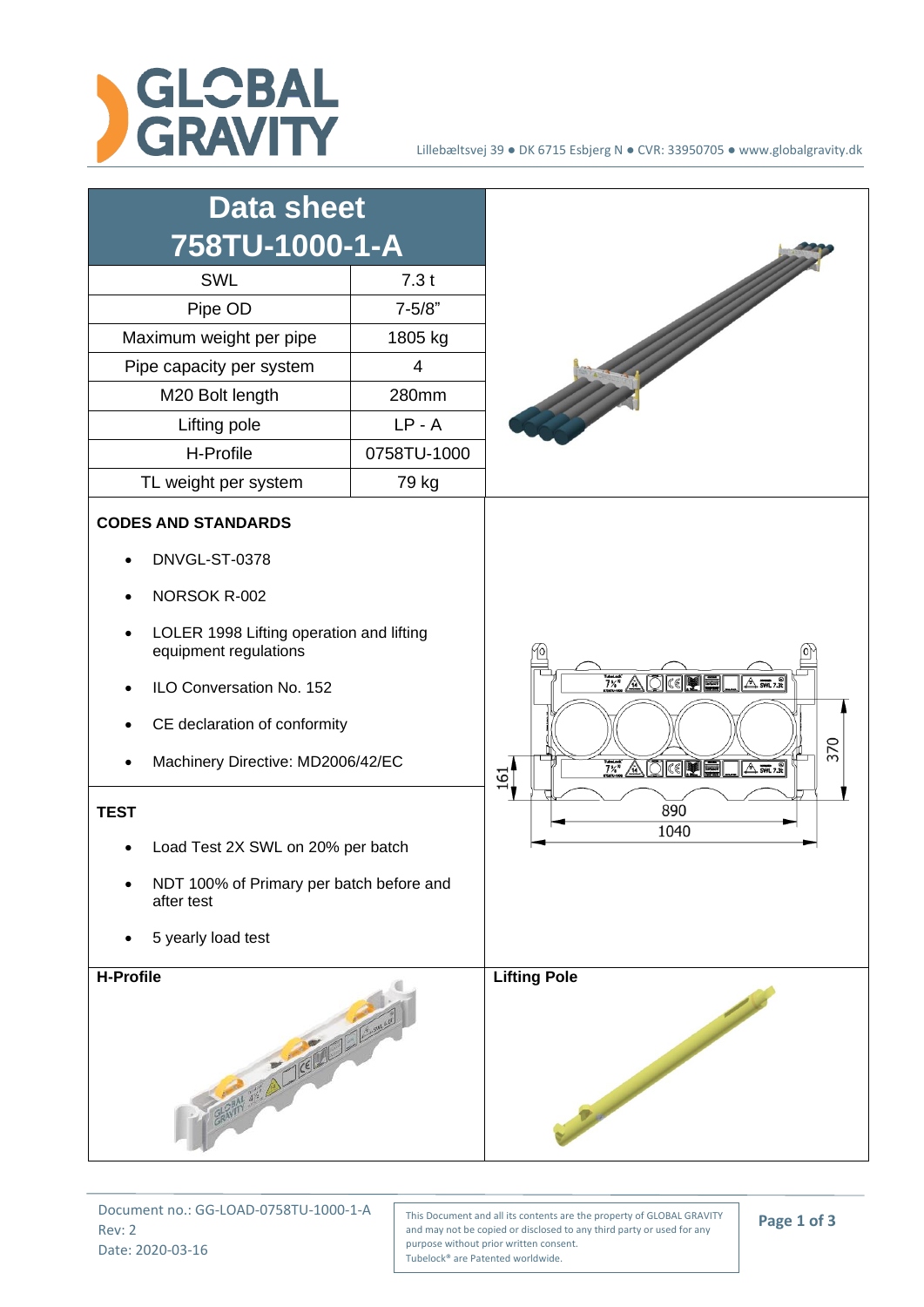

## Lillebæltsvej 39 ● DK 6715 Esbjerg N ● CVR: 33950705 ● www.globalgravity.dk



Document no.: GG-LOAD-0758TU-1000-1-A Rev: 2 Date: 2020-03-16

This Document and all its contents are the property of GLOBAL GRAVITY and may not be copied or disclosed to any third party or used for any purpose without prior written consent. Tubelock® are Patented worldwide.

**Page 2 of 3**